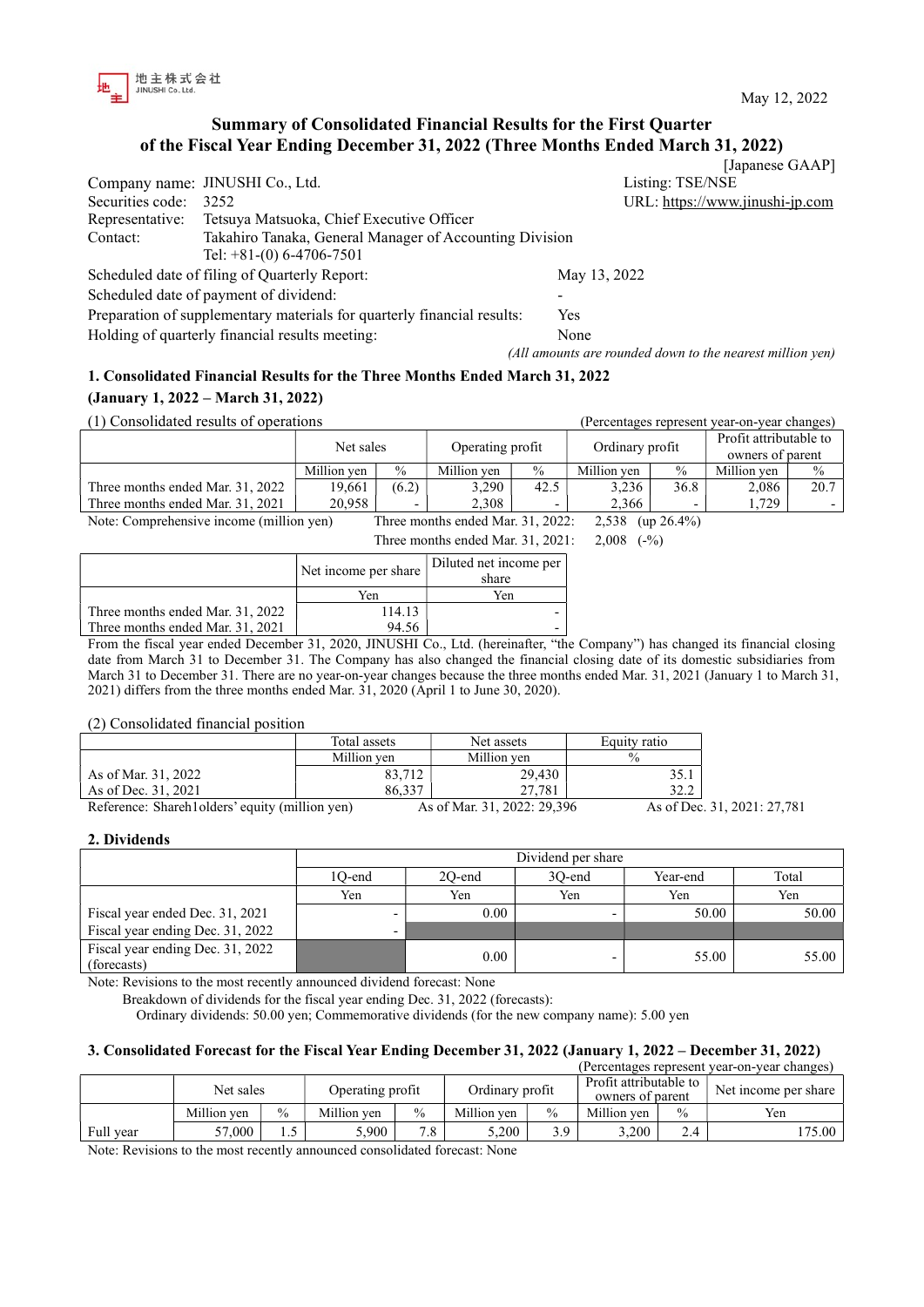#### \* Notes

(1) Changes in significant subsidiaries during the period (changes in specified subsidiaries resulting in changes in the scope of consolidation): None

Newly added: - Excluded: -

(2) Application of special accounting methods for presenting quarterly consolidated financial statements: None

(3) Changes in accounting policies and accounting estimates, and restatements

| 1) Changes in accounting policies due to revisions in accounting standards, others: Yes                                                                                           |      |
|-----------------------------------------------------------------------------------------------------------------------------------------------------------------------------------|------|
| 2) Changes in accounting policies other than 1) above:                                                                                                                            | None |
| 3) Changes in accounting estimates:                                                                                                                                               | None |
| 4) Restatements:                                                                                                                                                                  | None |
| $\alpha$ and $\alpha$ and $\alpha$ and $\alpha$<br>$\mathbf{r}$ , and $\mathbf{r}$ , and $\mathbf{r}$ , and $\mathbf{r}$ , and $\mathbf{r}$ , and $\mathbf{r}$ , and $\mathbf{r}$ |      |

Note: Please refer to "2. Quarterly Consolidated Financial Statements and Notes, (3) Notes to Quarterly Consolidated Financial Statements, Changes in Accounting Policies" on page 8 of the attachments for further information.

(4) Number of outstanding shares (common shares)

| 1) Number of shares outstanding at the end of the period (including treasury shares) |                   |                                                     |                   |
|--------------------------------------------------------------------------------------|-------------------|-----------------------------------------------------|-------------------|
| As of Mar. 31, 2022:                                                                 | 18,285,800 shares | As of Dec. 31, 2021:                                | 18,285,800 shares |
| 2) Number of treasury shares at the end of the period                                |                   |                                                     |                   |
| As of Mar. 31, 2022:                                                                 | 141 shares        | As of Dec. 31, 2021:                                | 141 shares        |
| 3) Average number of shares outstanding during the period                            |                   |                                                     |                   |
| Three months ended Mar. 31, 2022: 18,285,659 shares                                  |                   | Three months ended Mar. 31, 2021: 18,285,659 shares |                   |

\* The current quarterly financial report is not subject to quarterly review by an auditing firm.

\* Cautionary statement with respect to forward-looking statements, and other special items

Cautionary statement with respect to forecasts

- 1. Earnings forecasts regarding future performance in this material are based on assumptions judged to be valid and information currently available to the Company. Actual results may differ significantly from these forecasts for a number of factors. Please refer to "1. Qualitative Information on Quarterly Consolidated Financial Performance, (3) Explanation of Consolidated Forecast and Other Forward-looking Statements" on page 3 of the attachments for assumptions for forecasts and notes of caution for usage.
- 2. The company name was changed from Nippon Commercial Development Co., Ltd. to JINUSHI Co., Ltd. on January 10, 2022.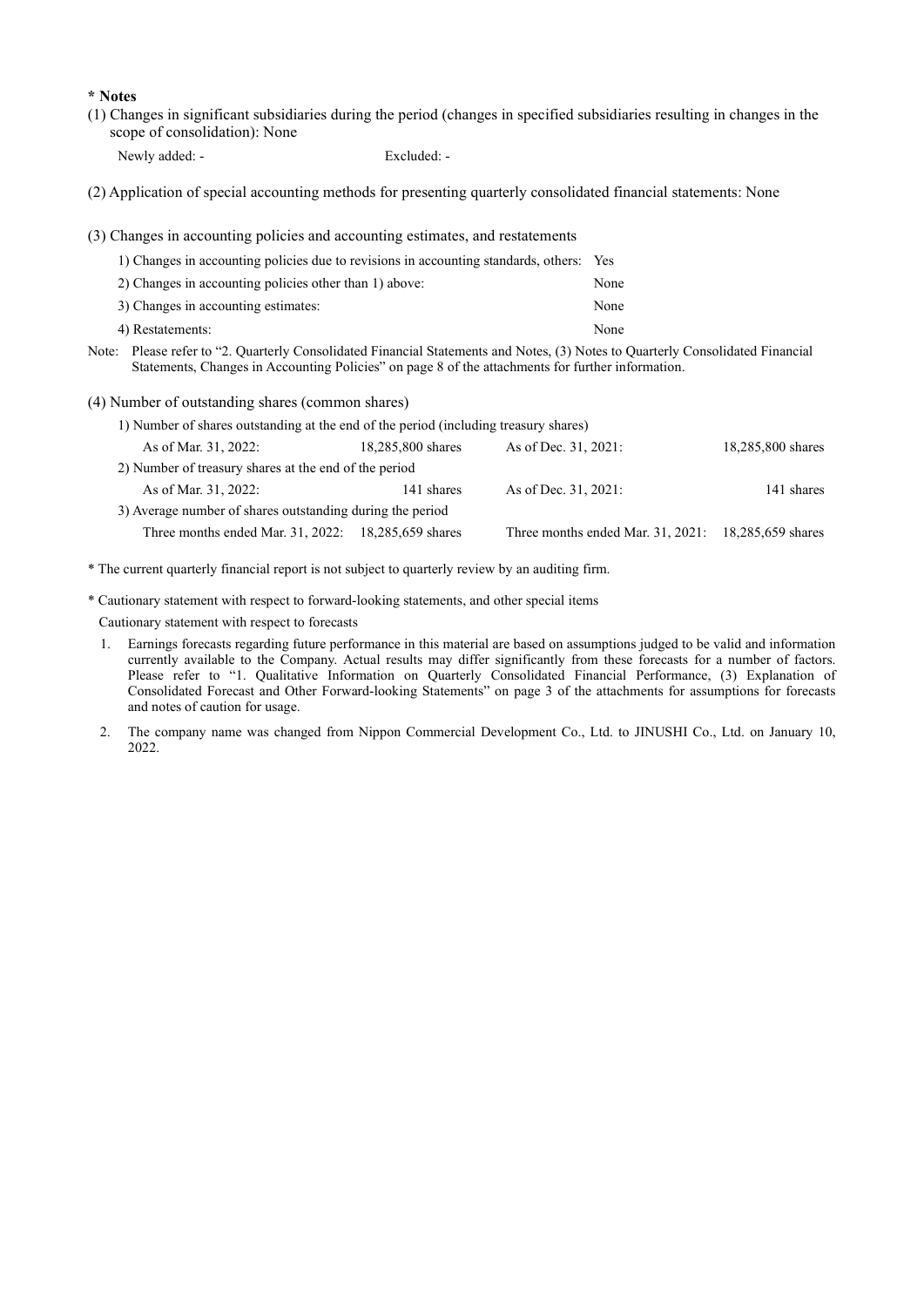# Contents of Attachments

| 1. Qualitative Information on Quarterly Consolidated Financial Performance    | $\overline{2}$ |
|-------------------------------------------------------------------------------|----------------|
| (1) Explanation of Results of Operations                                      | 2              |
| (2) Explanation of Financial Position                                         | 3              |
| (3) Explanation of Consolidated Forecast and Other Forward-looking Statements | 3              |
| 2. Quarterly Consolidated Financial Statements and Notes                      | $\overline{4}$ |
| (1) Quarterly Consolidated Balance Sheet                                      | 4              |
| (2) Quarterly Consolidated Statements of Income and Comprehensive Income      | 6              |
| Quarterly Consolidated Statement of Income                                    |                |
| For the Three-month Period                                                    | 6              |
| Quarterly Consolidated Statement of Comprehensive Income                      |                |
| For the Three-month Period                                                    | 7              |
| (3) Notes to Quarterly Consolidated Financial Statements                      | 8              |
| Going Concern Assumption                                                      | 8              |
| Significant Changes in Shareholders' Equity                                   | 8              |
| Changes in Accounting Policies                                                | 8              |
| Segment and Other Information                                                 | 9              |
| Subsequent Events                                                             | 10             |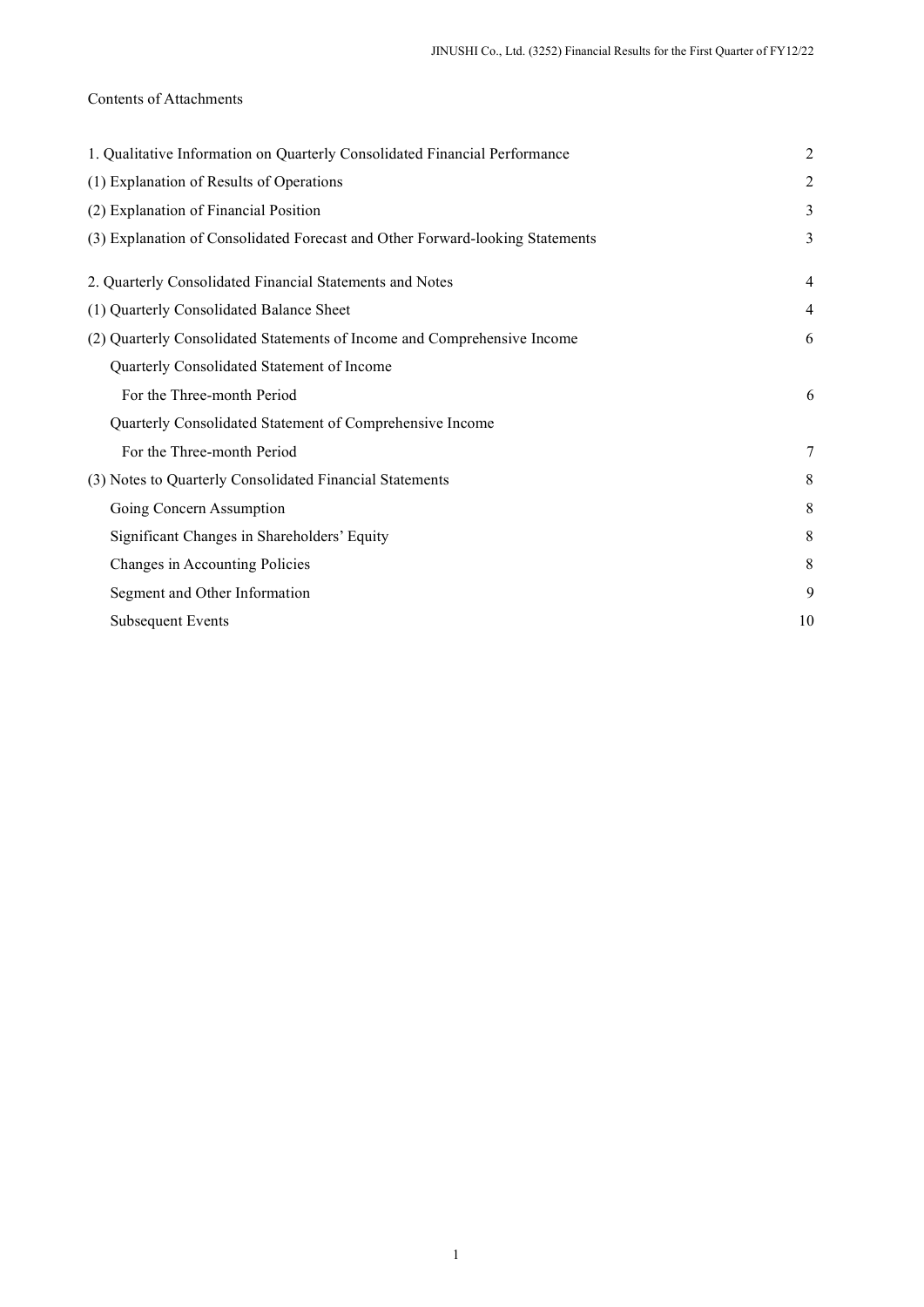### 1. Qualitative Information on Quarterly Consolidated Financial Performance

### (1) Explanation of Results of Operations

In the first quarter of the fiscal year ending December 31, 2022 (hereinafter, "the period under review"), the Japanese economy saw a temporary trend toward normalization of socioeconomic activities due to the spread and promotion of vaccination against COVID-19, although it came to a standstill with the emergence of new variants and the spread of infection, resulting in a persistently severe situation. In the global economy, the outlook remains uncertain due to a number of risks that could put downward pressure on the Japanese economy, including a global shortage of semiconductors, soaring resource prices, and Russia's invasion of Ukraine.

In the Japanese real estate and real estate finance industries, earnings continued to be sluggish for some commercial and lodging facilities, and office vacancy rates remained high. However, the overall market for real estate investment remained stable backed by the continued positive mindset of investors against the backdrop of low interest rates and other factors.

Please note that 80% of the tenants of our JINUSHI Business belong to the industry sectors (including the logistics industry) that deal in daily necessities such as supermarkets, home improvement stores, and drug stores. Such tenants are performing well even amid the pandemic.

Under these circumstances, the JINUSHI Group (hereinafter "the Group") made a steady progress in sales of real estate for sale to major leasing companies and others, backed by the growing reputation among financial institutions and investors for the JINUSHI Business as a real estate investment method to generate stable profits over the long term without a risk of closure of tenants and decrease in rent even under the COVID-19 crisis.

In addition, the Company, JINUSHI Asset Management Co., Ltd. and JINUSHI Private REIT Investment Corporation (hereinafter "JINUSHI REIT") are engaged in the Sponsor Support Agreement, in which the Company acts as the sponsor of JINUSHI REIT. The Company has resolved to sell three properties to JINUSHI REIT in accordance with the said agreement on January 7, 2022 with the aggregate sales price of 4,915 million yen.

JINUSHI REIT acquired 25 properties through its sixth capital increase targeting institutional investors, bringing the total assets under management to 151.5 billion yen. Going forward, we aim to achieve a scale of more than 300 billion yen in the medium term.

As part of the rebranding of the Company, we have changed our trade name from "Nippon Commercial Development Co., Ltd." to "JINUSHI Co., Ltd." as of January 10, 2022. By producing and airing TV commercials and placing newspaper advertisements, we have been continuously promoting activities to further expand the JINUSHI Business in the market, which is resistant to natural disasters and market volatility and capable of providing stable earnings over the long term.

On February 14, 2022, the Company announced a five-year Medium-term Management Plan starting from the fiscal year ending December 31, 2022, with the Group's target figures of 100 billion yen in net sales and 7 billion yen in profit for the fiscal year ending December 31, 2026, the final year of the plan. We also announced our "ESG Policy," our basic policy on environmental, social, and governance initiatives, to achieve the realization of a sustainable society and enhancement of our corporate value over the medium to long term.

Furthermore, as of March 24, 2022, in order to further enhance corporate value and strengthen the management structure, the Company has adopted a multiple representative director structure, with Tetsuya Matsuoka as Chief Executive Officer and Teruaki Nishira as newly appointed Chief Operating Officer.

As a result, the Group reported net sales for the period under review of 19,661 million yen (down 6.2% year-on-year), operating profit of 3,290 million yen (up 42.5% year-on-year), ordinary profit of 3,236 million yen (up 36.8% year-on-year), and profit attributable to owners of parent of 2,086 million yen (up 20.7% year-on-year).

Please be advised that on April 4, 2022, the Company shifted to the "Prime Market," a new market segment of the Tokyo Stock Exchange, and to the "Premier Market," a new market segment of the Nagoya Stock Exchange.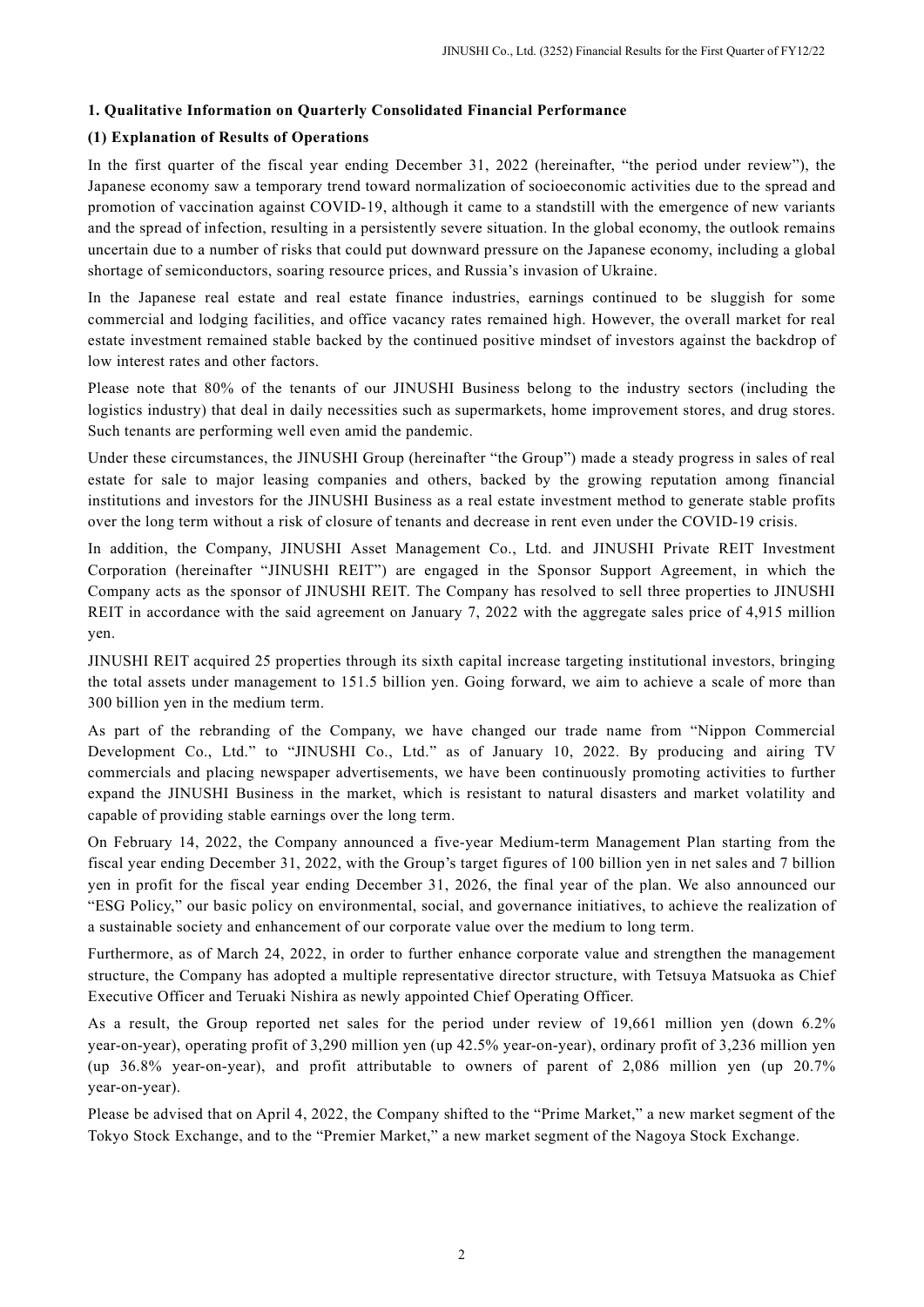Results by business segment were as follows:

- i) Real Estate Investment Business The segment reported sales of 19,004 million yen (down 7.6% year-on-year) with segment operating profit of 3,763 million yen (up 33.6% year-on-year).
- ii) Subleasing, Leasing and Fund Fee Business The segment reported sales of 641 million yen (up 63.0% year-on-year) with segment operating profit of 564 million yen (up 73.8% year-on-year).
- iii) Planning and Brokerage Business The segment reported sales of 14 million yen (up 190.8% year-on-year) with segment operating profit of 14 million yen (up 190.8% year-on-year).

# (2) Explanation of Financial Position

Assets, Liabilities and Net Assets

Total assets decreased 2,624 million yen from the end of the previous fiscal year to 83,712 million yen at the end of the period under review. This decrease was attributable mainly to a decrease of 5,975 million yen in real estate for sale driven by the smooth sale of properties to JINUSHI REIT and others, which was partially offset by increases of 3,257 million yen in cash and deposits, and 336 million yen in the valuation gain in shares of subsidiaries and associates.

Total liabilities decreased 4,273 million yen from the end of the previous fiscal year to 54,282 million yen. This decrease was attributable mainly to decreases of 3,592 million yen in borrowings and 613 million yen in other (deferred tax liabilities).

Net assets increased 1,649 million yen from the end of the previous fiscal year to 29,430 million yen. This increase was attributable mainly to the profit attributable to owners of parent of 2,086 million yen and foreign currency translation adjustment of 429 million yen, which was partially offset by the distribution of dividends of surplus of 914 million yen.

Consequently, the equity ratio at the end of the period under review was 35.1%.

## (3) Explanation of Consolidated Forecast and Other Forward-looking Statements

Both net sales and profits for the period under review have progressed as planned. As we expect that going forward net sales and profits will progress at the same level presented in "3. Consolidated Forecast for the Fiscal Year Ending December 31, 2022 (January 1, 2022 – December 31, 2022)" in "Summary of Consolidated Financial Results for the Fiscal Year Ended December 31, 2021 [Japanese GAAP]" announced on February 14, 2022, we have left the forecast unchanged.

For more details on the consolidated forecast for the fiscal year ending December 31, 2022, please refer to "Results of Operations for the First Three Months of the Fiscal Year Ending December 31, 2022" (available on our website (\*)), which is the supplementary materials for the Summary of Consolidated Financial Results for the First Quarter of the Fiscal Year Ending December 31, 2022.

(\*) https://www.jinushi-jp.com/ (IR Information, News Release)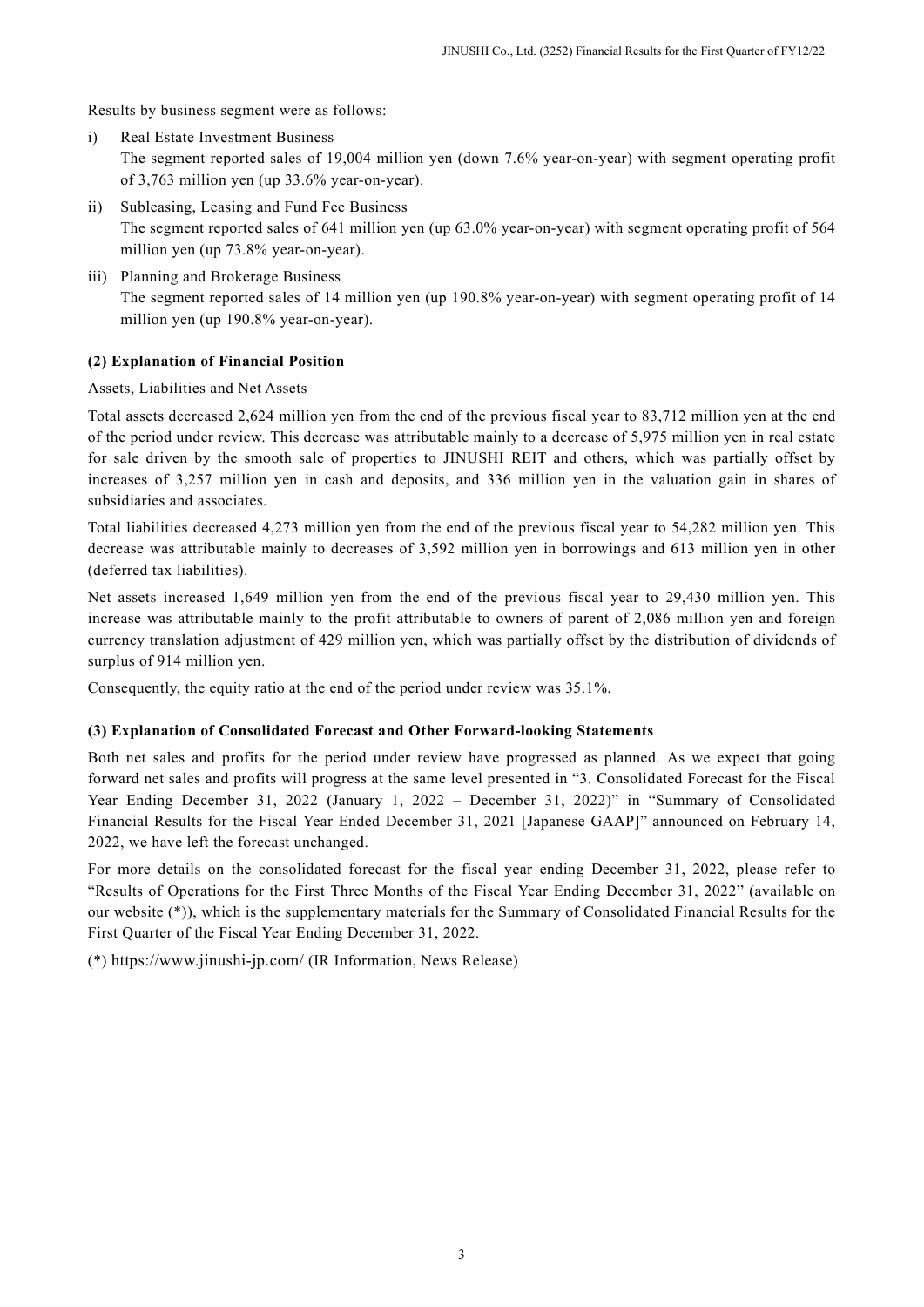### 2. Quarterly Consolidated Financial Statements and Notes

# (1) Quarterly Consolidated Balance Sheet

|                                                          |                       | (Millions of yen)        |
|----------------------------------------------------------|-----------------------|--------------------------|
|                                                          | FY12/21               | First quarter of FY12/22 |
|                                                          | (As of Dec. 31, 2021) | (As of Mar. 31, 2022)    |
| Assets                                                   |                       |                          |
| Current assets                                           |                       |                          |
| Cash and deposits                                        | 17,264                | 20,522                   |
| Trade accounts receivable                                | 205                   | 134                      |
| Real estate for sale                                     | 41,995                | 36,020                   |
| Advance payments-trade                                   | 169                   | 182                      |
| Prepaid expenses                                         | 269                   | 209                      |
| Other                                                    | 97                    | 130                      |
| Total current assets                                     | 60,002                | 57,199                   |
| Non-current assets                                       |                       |                          |
| Property, plant and equipment                            |                       |                          |
| Buildings and structures, net                            | 364                   | 378                      |
| Vehicles, tools, furniture and fixtures, net             | 54                    | 59                       |
| Land                                                     | 16,994                | 17,010                   |
| Leased assets, net                                       | 75                    | 77                       |
| Total property, plant and equipment                      | 17,488                | 17,525                   |
| Intangible assets                                        |                       |                          |
| Other                                                    | 225                   | 67                       |
| Total intangible assets                                  | 225                   | 67                       |
| Investments and other assets                             |                       |                          |
| Investment securities                                    | 581                   | 326                      |
| Shares of subsidiaries and associates                    | 6,465                 | 6,802                    |
| Investments in capital of subsidiaries and<br>associates | $\mathbf{1}$          | $\mathbf{1}$             |
| Investments in capital                                   | 676                   | 873                      |
| Leasehold and guarantee deposits                         | 623                   | 638                      |
| Long-term prepaid expenses                               | 98                    | 83                       |
| Other                                                    | 262                   | 283                      |
| Allowance for doubtful accounts                          | (88)                  | (88)                     |
| Total investments and other assets                       | 8,621                 | 8,920                    |
| Total non-current assets                                 | 26,335                | 26,513                   |
| Total assets                                             | 86,337                | 83,712                   |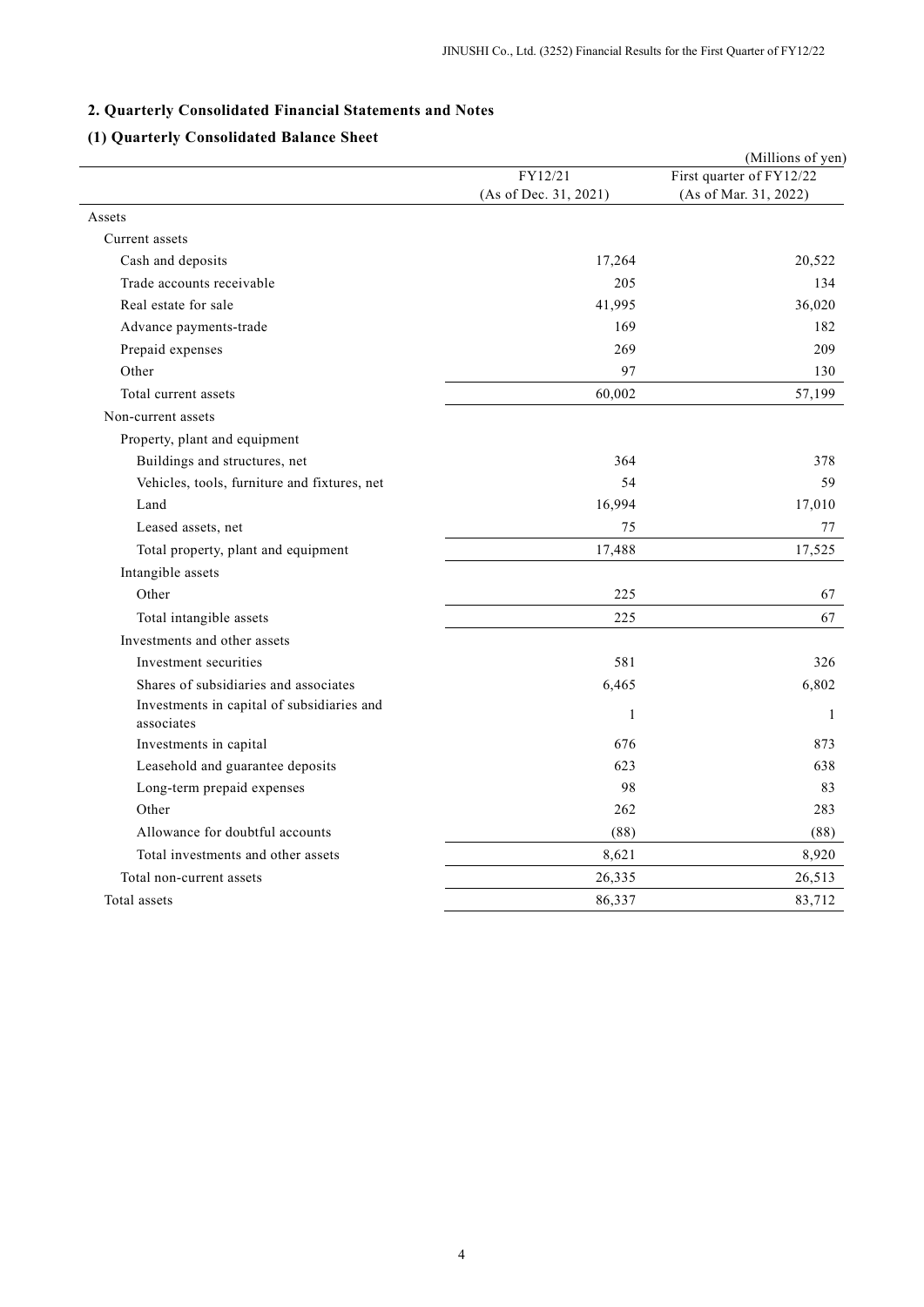|                                                       |                       | (Millions of yen)        |
|-------------------------------------------------------|-----------------------|--------------------------|
|                                                       | FY12/21               | First quarter of FY12/22 |
|                                                       | (As of Dec. 31, 2021) | (As of Mar. 31, 2022)    |
| Liabilities                                           |                       |                          |
| Current liabilities                                   |                       |                          |
| Trade accounts payable                                | 112                   | 106                      |
| Short-term borrowings                                 | 1,126                 |                          |
| Current portion of long-term borrowings               | 5,903                 | 6,357                    |
| Accounts payable-other                                | 506                   | 654                      |
| Income taxes payable                                  | 3,753                 | 4,083                    |
| Accrued consumption taxes                             | 53                    | 55                       |
| Advances received                                     | 440                   |                          |
| Current portion of guarantee deposits received        | 1,751                 | 1,480                    |
| Other                                                 | 351                   | 535                      |
| Total current liabilities                             | 13,999                | 13,272                   |
| Non-current liabilities                               |                       |                          |
| Long-term borrowings                                  | 42,700                | 39,780                   |
| Long-term leasehold and guarantee deposits received   | 619                   | 636                      |
| Provision for execution of assumption of debt         | 110                   | 110                      |
| Other                                                 | 1,125                 | 482                      |
| Total non-current liabilities                         | 44,555                | 41,009                   |
| Total liabilities                                     | 58,555                | 54,282                   |
| Net assets                                            |                       |                          |
| Shareholders' equity                                  |                       |                          |
| Share capital                                         | 3,048                 | 3,048                    |
| Capital surplus                                       | 4,657                 | 4,657                    |
| Retained earnings                                     | 20,302                | 21,466                   |
| Treasury shares                                       | (0)                   | (0)                      |
| Total shareholders' equity                            | 28,009                | 29,173                   |
| Accumulated other comprehensive income                |                       |                          |
| Valuation difference on available-for-sale securities | (38)                  | (17)                     |
| Foreign currency translation adjustment               | (189)                 | 240                      |
| Total accumulated other comprehensive income          | (227)                 | 223                      |
| Non-controlling interests                             |                       | 33                       |
| Total net assets                                      | 27,781                | 29,430                   |
| Total liabilities and net assets                      | 86,337                | 83,712                   |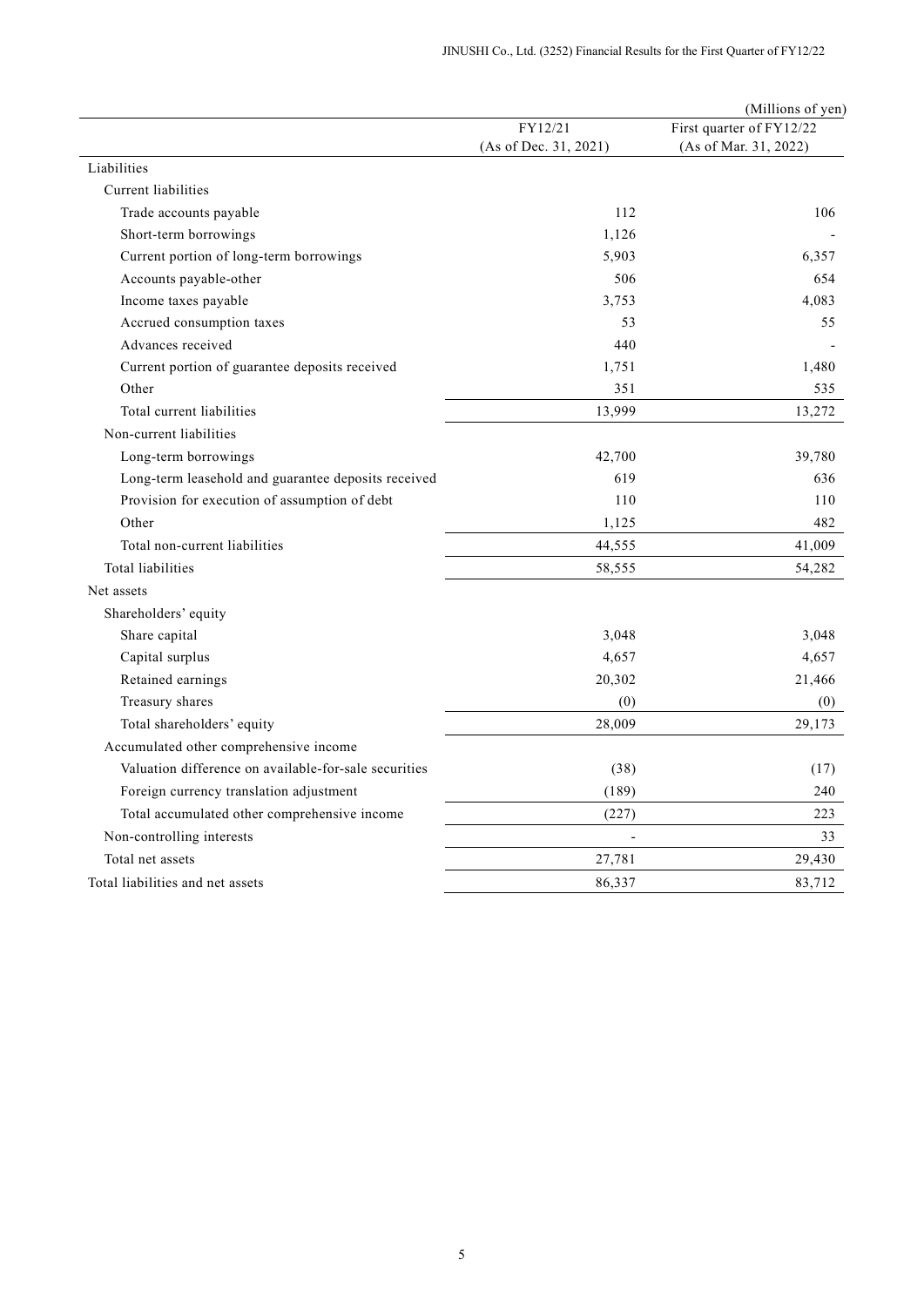### (2) Quarterly Consolidated Statements of Income and Comprehensive Income

## Quarterly Consolidated Statement of Income

# (For the Three-month Period)

|                                                                                          |                                  | (Millions of yen)                |
|------------------------------------------------------------------------------------------|----------------------------------|----------------------------------|
|                                                                                          | First three months of FY12/21    | First three months of FY12/22    |
|                                                                                          | $(Jan. 1, 2021 - Mar. 31, 2021)$ | $(Jan. 1, 2022 - Mar. 31, 2022)$ |
| Net sales                                                                                | 20,958                           | 19,661                           |
| Cost of sales                                                                            | 17,752                           | 15,121                           |
| Gross profit                                                                             | 3,205                            | 4,540                            |
| Selling, general and administrative expenses                                             | 896                              | 1,249                            |
| Operating profit                                                                         | 2,308                            | 3,290                            |
| Non-operating income                                                                     |                                  |                                  |
| Interest income                                                                          | $\boldsymbol{0}$                 | $\boldsymbol{0}$                 |
| Interest on securities                                                                   | 1                                |                                  |
| Share of profit of entities accounted for using equity<br>method                         | 156                              | 170                              |
| Outsourcing service income                                                               | 29                               | 32                               |
| Foreign exchange gains                                                                   | 20                               |                                  |
| Other                                                                                    | 10                               | 1                                |
| Total non-operating income                                                               | 217                              | 204                              |
| Non-operating expenses                                                                   |                                  |                                  |
| Interest expenses                                                                        | 97                               | 126                              |
| Financing expenses                                                                       | 62                               | 126                              |
| Foreign exchange losses                                                                  |                                  | 3                                |
| Other                                                                                    | $\theta$                         | $\mathbf{1}$                     |
| Total non-operating expenses                                                             | 160                              | 258                              |
| Ordinary profit                                                                          | 2,366                            | 3,236                            |
| <b>Extraordinary</b> losses                                                              |                                  |                                  |
| Goodwill impairment loss                                                                 |                                  | 140                              |
| Total extraordinary losses                                                               |                                  | 140                              |
| Profit before distributions of profit or loss on silent<br>partnerships and income taxes | 2,366                            | 3,096                            |
| Distributions of profit or loss on silent partnerships                                   | $\mathbf{0}$                     | $\mathbf{0}$                     |
| Profit before income taxes                                                               | 2,365                            | 3,095                            |
| Income taxes-current                                                                     | 701                              | 1,648                            |
| Income taxes-deferred                                                                    | (65)                             | (639)                            |
| Total income taxes                                                                       | 636                              | 1,008                            |
| Profit                                                                                   | 1,729                            | 2,087                            |
| Profit attributable to non-controlling interests                                         |                                  | $\boldsymbol{0}$                 |
| Profit attributable to owners of parent                                                  | 1,729                            | 2,086                            |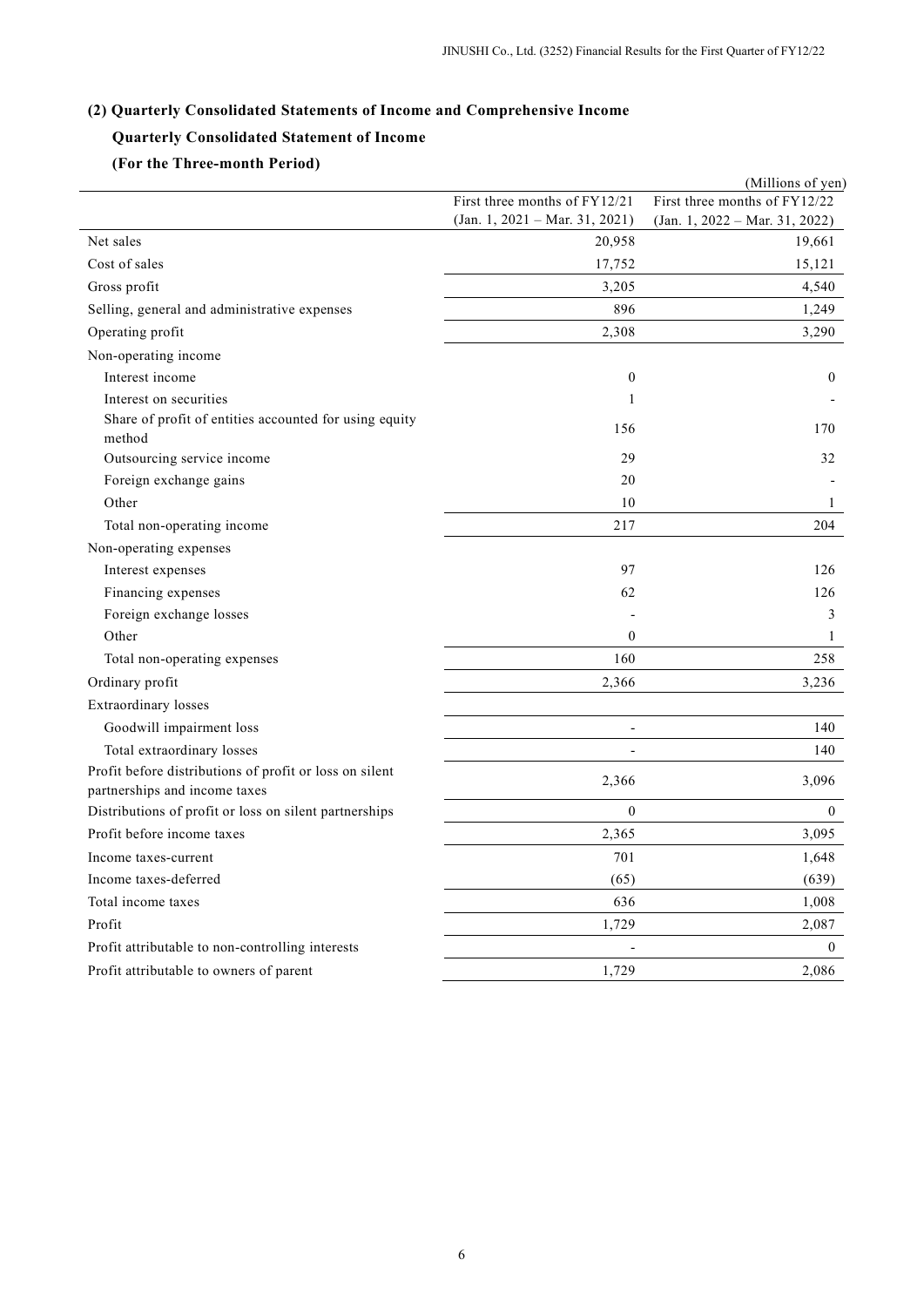# Quarterly Consolidated Statement of Comprehensive Income

(For the Three-month Period)

|                                                                   |                                  | (Millions of yen)                |
|-------------------------------------------------------------------|----------------------------------|----------------------------------|
|                                                                   | First three months of FY12/21    | First three months of FY12/22    |
|                                                                   | $(Jan. 1, 2021 - Mar. 31, 2021)$ | $(Jan. 1, 2022 - Mar. 31, 2022)$ |
| Profit                                                            | 1,729                            | 2,087                            |
| Other comprehensive income                                        |                                  |                                  |
| Valuation difference on available-for-sale securities             | 24                               | 21                               |
| Foreign currency translation adjustment                           | 254                              | 429                              |
| Total other comprehensive income                                  | 279                              | 450                              |
| Comprehensive income                                              | 2,008                            | 2,538                            |
| Comprehensive income attributable to                              |                                  |                                  |
| Comprehensive income attributable to owners of parent             | 2,008                            | 2,537                            |
| Comprehensive income attributable to non-controlling<br>interests |                                  | $\theta$                         |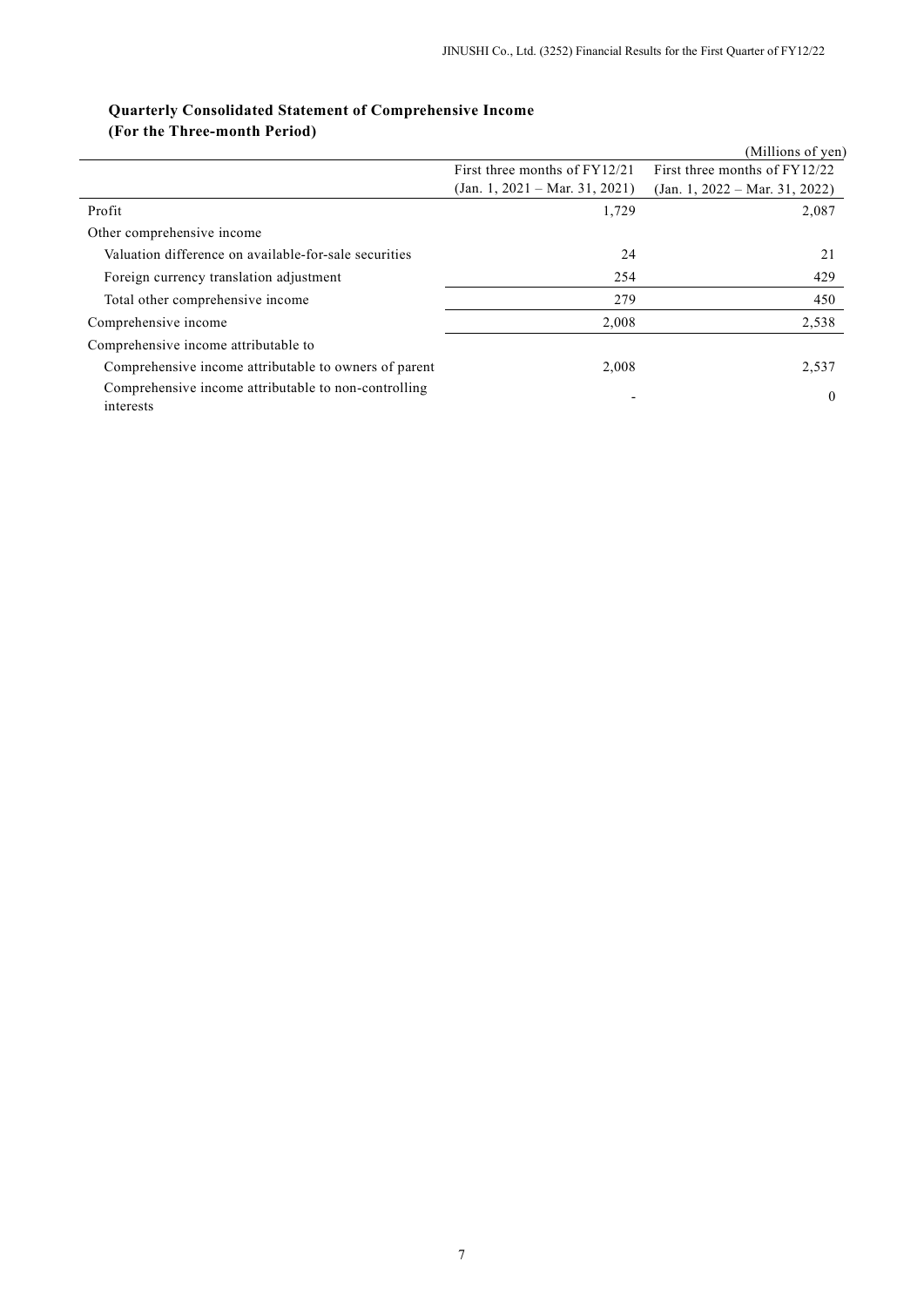## (3) Notes to Quarterly Consolidated Financial Statements

# Going Concern Assumption

Not applicable.

## Significant Changes in Shareholders' Equity

Not applicable.

# Changes in Accounting Policies

We have applied the "Accounting Standard for Revenue Recognition" (ASBJ Statement No. 29 issued on March 31, 2020; hereinafter the "Revenue Recognition Accounting Standard"), etc. from the beginning of the first quarter of the current fiscal year. When control of promised goods or services is transferred to a customer, we recognize revenue at the amount expected to be received in exchange for the goods or services.

Major changes as a result of this change are as follows.

Revenue recognition for variable consideration

Previously, variable consideration included in sales contracts was recorded as an expense when the amount was fixed. However, it is now reflected in the transaction price by estimating the amount of the portion of the variable consideration that is likely to cause a significant reduction in the revenue recorded up to that point when the uncertainty related to the variable consideration is resolved ex post.

The application of the Revenue Recognition Accounting Standard, etc. is pursuant to the transitional treatment set forth in the proviso of Paragraph 84 of the Revenue Recognition Accounting Standard. The cumulative effect of the retrospective application, assuming the new accounting policy had been applied to periods prior to the beginning of the first quarter of the current fiscal year, was added to or subtracted from the beginning balance of retained earnings at the beginning of the first quarter of the current fiscal year, and then the new accounting policy was applied to the said beginning balance.

As a result, net sales and cost of sales decreased 67 million yen and 11 million yen, respectively, and operating profit, ordinary profit, and profit before income taxes each decreased 56 million yen in the first quarter of the current fiscal year, but there is no impact on the balance of retained earnings at the beginning of the current period under review.

Upon the application of the Accounting Standard for Revenue Recognition, etc., refund liabilities are included in "other" under "current liabilities" beginning in the first quarter of the current fiscal year.

In accordance with the transitional treatment stipulated in Paragraph 28-15 of the "Accounting Standard for Quarterly Financial Reporting" (ASBJ Statement No. 12, March 31, 2020), breakdown information on revenue derived from contracts with customers during the first quarter of the previous fiscal year is not presented.

"Accounting Standard for Fair Value Measurement" (ASBJ Statement No. 30, July 4, 2019; hereinafter referred to as "Accounting Standard for Fair Value Measurement") is applied from the beginning of the first quarter of the current fiscal year. In accordance with the transitional treatment stipulated in Paragraph 19 of the Accounting Standard for Fair Value Measurements and Paragraph 44-2 of the "Accounting Standard for Financial Instruments" (ASBJ Statement No. 10, July 4, 2019), the new accounting policies stipulated in the Accounting Standard for Fair Value Measurements, etc., will be applied into the future. There is no impact on the quarterly consolidated financial statements.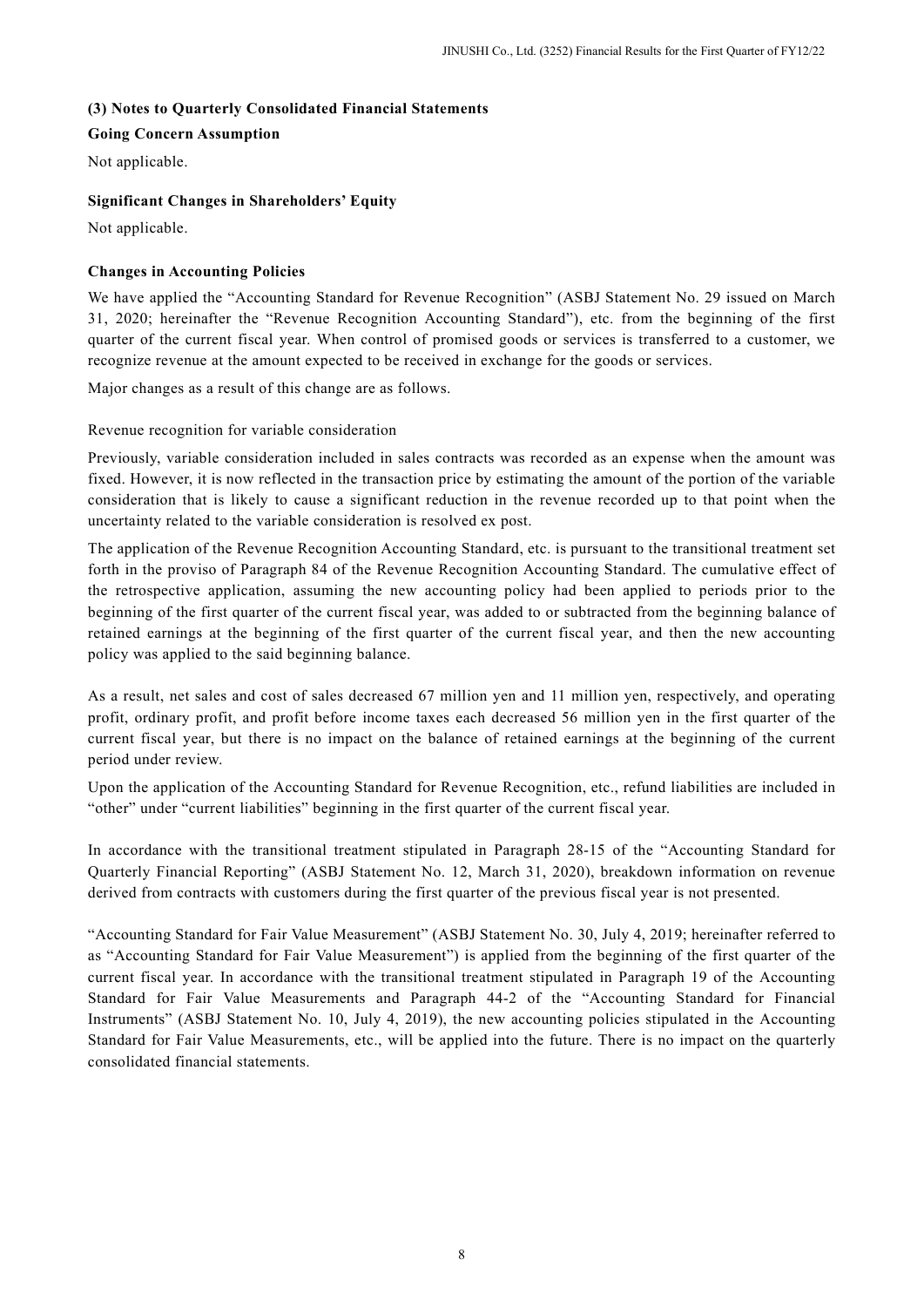### Segment and Other Information

I First three months of FY12/21 (Jan. 1, 2021 – Mar. 31, 2021)

| (Millions of yen)                                                                           |                                              |                                                           |                                              |          |                   |                          |                                                                                 |
|---------------------------------------------------------------------------------------------|----------------------------------------------|-----------------------------------------------------------|----------------------------------------------|----------|-------------------|--------------------------|---------------------------------------------------------------------------------|
|                                                                                             | Reportable segment                           |                                                           |                                              |          |                   |                          | Amount                                                                          |
|                                                                                             | Real Estate<br>Investment<br><b>Business</b> | Subleasing,<br>Leasing and<br>Fund Fee<br><b>Business</b> | Planning and<br>Brokerage<br><b>Business</b> | Subtotal | Other<br>(Note 1) | Adjustments<br>(Note 2)  | shown on the<br>quarterly<br>consolidated<br>statement of<br>income<br>(Note 3) |
| Net sales<br>(1) Sales to external<br>customers<br>(2) Inter-segment sales<br>and transfers | 20,559<br>$\overline{a}$                     | 393                                                       | 5<br>$\overline{\phantom{0}}$                | 20,958   |                   | $\overline{\phantom{0}}$ | 20,958                                                                          |
| Total                                                                                       | 20,559                                       | 393                                                       | 5                                            | 20,958   |                   |                          | 20,958                                                                          |
| Segment profits (losses)                                                                    | 2,816                                        | 324                                                       | 5                                            | 3,147    |                   | (838)                    | 2,308                                                                           |

1. Information related to net sales and profit or loss for each reportable segment

Notes: 1. The "Other" segment represents businesses not included in any reportable segments and includes the overseas PFI business.

2. The adjustment to segment profit (loss) includes corporate expenses that mainly consist of selling, general and administrative expenses that cannot be attributed to any reportable segments.

3. Segment profit (loss) is adjusted with operating profit shown on the quarterly consolidated statement of income.

2. Information related to impairment losses on non-current assets or goodwill, etc. for each reportable segment Not applicable.

II First three months of FY12/22 (Jan. 1, 2022– Mar. 31, 2022)

1. Information related to net sales and profit or loss for each reportable segment

|                                                                                                |                                              |                                                           |                                              |          |                   |                          | (Millions of yen)                                                               |
|------------------------------------------------------------------------------------------------|----------------------------------------------|-----------------------------------------------------------|----------------------------------------------|----------|-------------------|--------------------------|---------------------------------------------------------------------------------|
|                                                                                                | Reportable segment                           |                                                           |                                              |          |                   |                          | Amount                                                                          |
|                                                                                                | Real Estate<br>Investment<br><b>Business</b> | Subleasing,<br>Leasing and<br>Fund Fee<br><b>Business</b> | Planning and<br>Brokerage<br><b>Business</b> | Subtotal | Other<br>(Note 1) | Adjustments<br>(Note 2)  | shown on the<br>quarterly<br>consolidated<br>statement of<br>income<br>(Note 3) |
| Net sales<br>(1) Sales to external<br>customers<br>Inter-segment sales<br>(2)<br>and transfers | 19,004                                       | 641                                                       | 14                                           | 19,661   |                   | $\overline{\phantom{0}}$ | 19,661                                                                          |
| Total                                                                                          | 19,004                                       | 641                                                       | 14                                           | 19,661   |                   | $\overline{\phantom{0}}$ | 19,661                                                                          |
| Segment profits (losses)                                                                       | 3,763                                        | 564                                                       | 14                                           | 4,342    |                   | (1,052)                  | 3,290                                                                           |

Notes: 1. The "Other" segment represents businesses not included in any reportable segments and includes the overseas PFI business.

2. The adjustment to segment profit (loss) includes corporate expenses that mainly consist of selling, general and administrative expenses that cannot be attributed to any reportable segments.

3. Segment profit (loss) is adjusted with operating profit shown on the quarterly consolidated statement of income.

2. Matters related to changes in reportable segments, etc.

As described in "Changes in Accounting Policies," the Accounting Standard for Revenue Recognition, etc., has been applied from the beginning of the first quarter of the current fiscal year, and the accounting method for revenue recognition has been changed. Accordingly, the calculation method of profit or loss for reportable segments has been changed in the same manner.

As a result of this change, net sales and segment profit of the "real estate investment business" decreased 67 million yen and 56 million yen, respectively, in the first quarter of the current fiscal year, compared with the previous method.